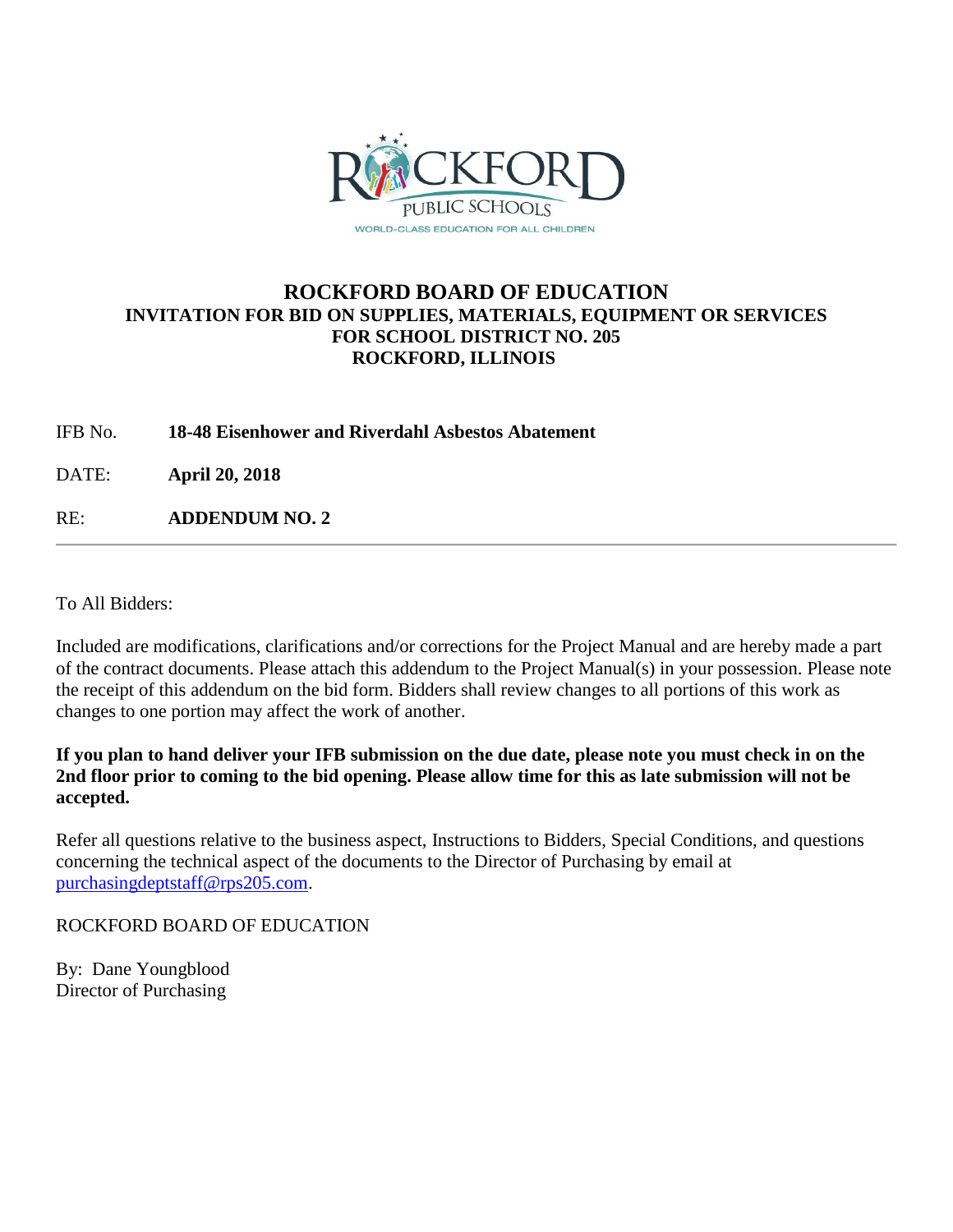Carnow, Conibear & Assoc., Ltd. **Environmental Consulting Services** 600 W. Van Buren St., Suite 500, Chicago, IL 60607 t: 312.782.4486 f: 312.782.5145 www.ccaltd.com



DATE: April 20, 2018

TO:

Guy Carynski – Rockford Public Schools [guy.carynski@rps205.com](mailto:guy.carynski@rps205.com) Dane Youngblood – Rockford Public Schools [dane.youngblood@rps205.com](mailto:dane.youngblood@rps205.com) Tim Holian – Holian [tim@holianins.com](mailto:tim@holianins.com) Guido Gorniak – Abel Plus **[paul@abelplusservices.com](mailto:paul@abelplusservices.com)** Stephen Harlfinger [sharlfinger@colfaxcorp.net](mailto:sharlfinger@colfaxcorp.net) Jim Cholke – Luse in the state of the state of the state of the state of the state of the state of the state of the state of the state of the state of the state of the state of the state of the state of the state of the st Tomasz Stogowski [tomasz.husar1@gmail.com](mailto:tomasz.husar1@gmail.com) Evan Christian [echristian@ccaltd.com](mailto:echristian@ccaltd.com) Rod Harvey **Rod Harvey Rod Harvey Rod Harvey Rod Harvey Rod Harvey Rod Harvey Rod Harvey Rod Harvey Rod Harvey Rod Harvey Rod Harvey Rod Harvey Rod Harvey Rod Harvey Rod Harvey Rod Harvey Ro** 

## **SUBJECT: ADDENDUM NO. 2 TO THE BIDDING DOCUMENTS**

PROJECT MANUAL Rockford Public Schools District #205 – Eisenhower and Riverdahl Schools – Summer 2018 dated March 21, 2018

This addendum forms a part to the bidding and contract documents and modifies the original bidding documents, dated March 21, 2018. **ALL CONTRACTORS SHALL ACKNOWLEDGE WRITTEN RECEIPT OF THIS ADDENDUM ON THEIR BID FORM. FAILURE TO DO SO MAY SUBJECT BIDDER TO DISQUALIFICATION.** This addendum consists of two (2) pages. \*\*\*\*\*\*\*\*\*\*\*\*\*\*\*\*\*\*\*\*\*\*\*\*\*\*\*\*\*\*\*\*\*\*\*\*\*\*\*\*\*\*\*\*\*\*\*\*\*\*\*\*\*\*\*\*\*\*\*\*\*\*\*\*\*\*\*\*\*\*\*\*\*\*\*\*\*\*\*\*\*\*\*\*\*\*\*\*\*\*\*\*\*\*\*\*\*\*\*\*\*\*\*\*\*\*\*\*

Request for Information Responses in Red

- 1. Appendix B Environmental Scope Sheets states that the  $1<sup>st</sup>$  and  $2<sup>nd</sup>$  floor corridors can be done using non- friable methods the drawings state gross removal methods throughout. Can we bid the corridors using non-friable methods at Eisenhower? The Abatement Contractor may elect to use non-friable removal methods for flooring as stated in Bid Documents. However, if tiles become broken, cracked, or damaged, the Abatement Contractor must switch to gross removal methods. If should be noted that the Abatement Contractor is responsible to meeting the schedule provided in the Bid Documents.
- 2. Lab tops fume hoods are not building materials. IDPH allows removal of non-building materials as intact or non-friable methods. Will we be able to bid the lab tops and fume hoods as intact removal? Yes

Except as modified herein, Addendum No. 2, Project Manual dated March 21, 2018 remain in full force and effect.